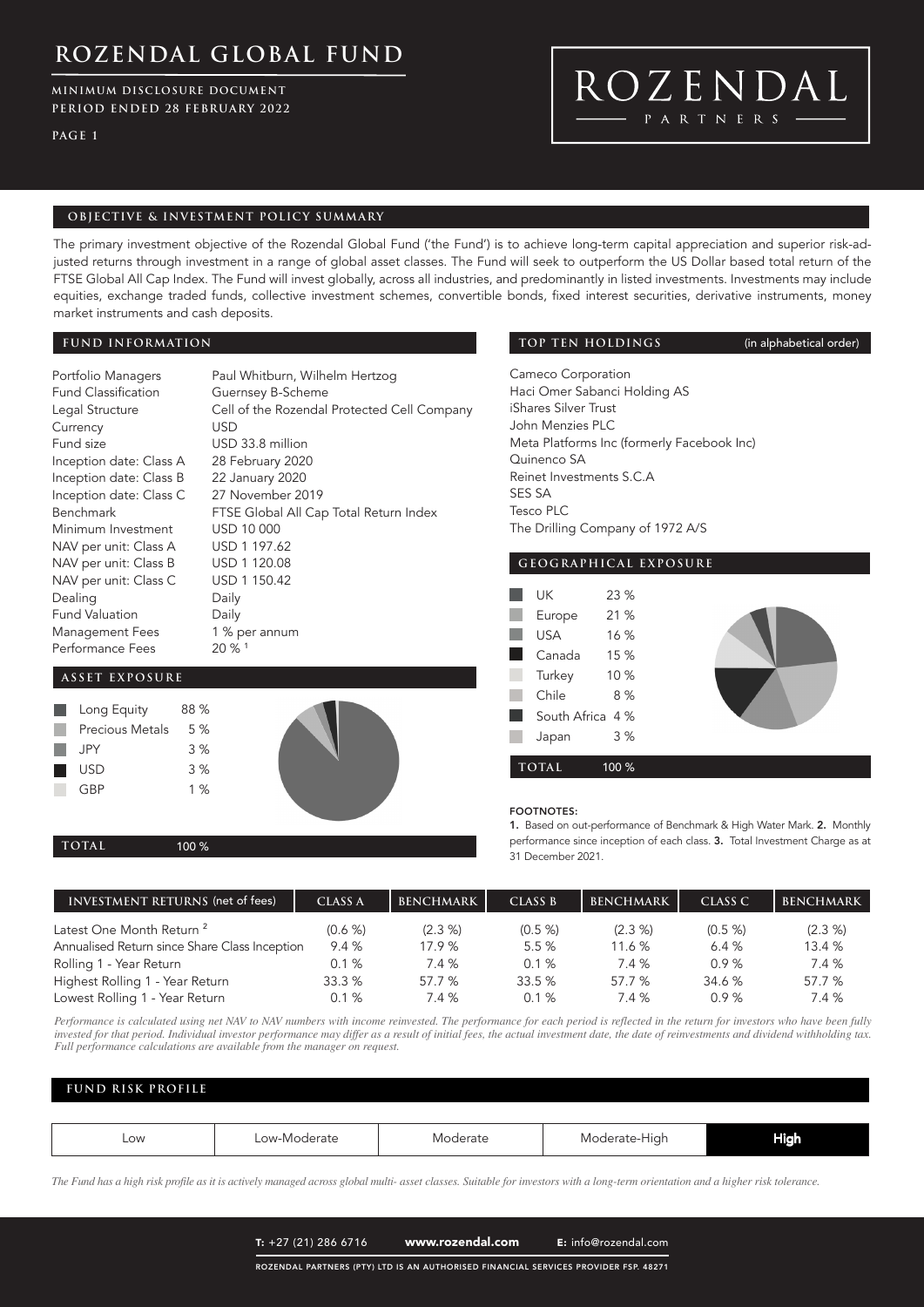### **MINIMUM DISCLOSURE DOCUMENT PERIOD ENDED 28 FEBRUARY 2022**

**PAGE 2**



| TOTAL INVESTMENT CHARGE <sup>3</sup> | CLASS A | CLASS B | CLASS C |  |
|--------------------------------------|---------|---------|---------|--|
|                                      |         |         |         |  |
| Management Fee                       | 1.00%   | 1.00%   | 0.20%   |  |
| Performance Fee                      | 0.00%   | 0.00%   | 0.00%   |  |
| Other Fund Expenses                  | 0.13%   | 0.12%   | 0.12%   |  |
| Total Expense Ratio (TER)            | 1.13%   | 1.12%   | 0.32%   |  |
| Transaction Cost (TC)                | 0.01%   | 0.01%   | 0.01%   |  |
|                                      |         |         |         |  |
| TOTAL (TIC)                          | 1.14%   | 1.13%   | 0.33%   |  |

**ABSOLUTE RETURN (REBASED TO 100)** Source: Refinitiv Datastream





INVESTMENT ADVISOR: Rozendal Partners (Pty) Ltd. Tel (+27) 21 286 6716. 102 Buitenkloof Studios, 8 Kloof Street, Gardens, Cape Town, 8001. FSP No 48271. Authorised under the Financial Advisory & Intermediary Services Act, 2001 to act in such capacity. REPRESENTATIVE OFFICE: Prescient Management Company (RF) (Pty) Ltd. Tel (+27) 21 700 3600. PO Box 31142, Tokai, 7966. Company Reg 2002/022560/07. Registered under the Collective Investment Schemes Control Act 2002. INVESTMENT MANAGER: JTC Global AIFM Solutions Ltd. Tel +44 (0) 1481 704 755. Dorey Court, Admiral Park, St Peter Port, Guernsey, GY1 2HT. CUSTODIAN: Northern Trust (Guernsey) Ltd. Tel +44 (0) 1481 745000. Trafalgar Court, Les Banques, St Peter Port, Guernsey, GY1 3DA.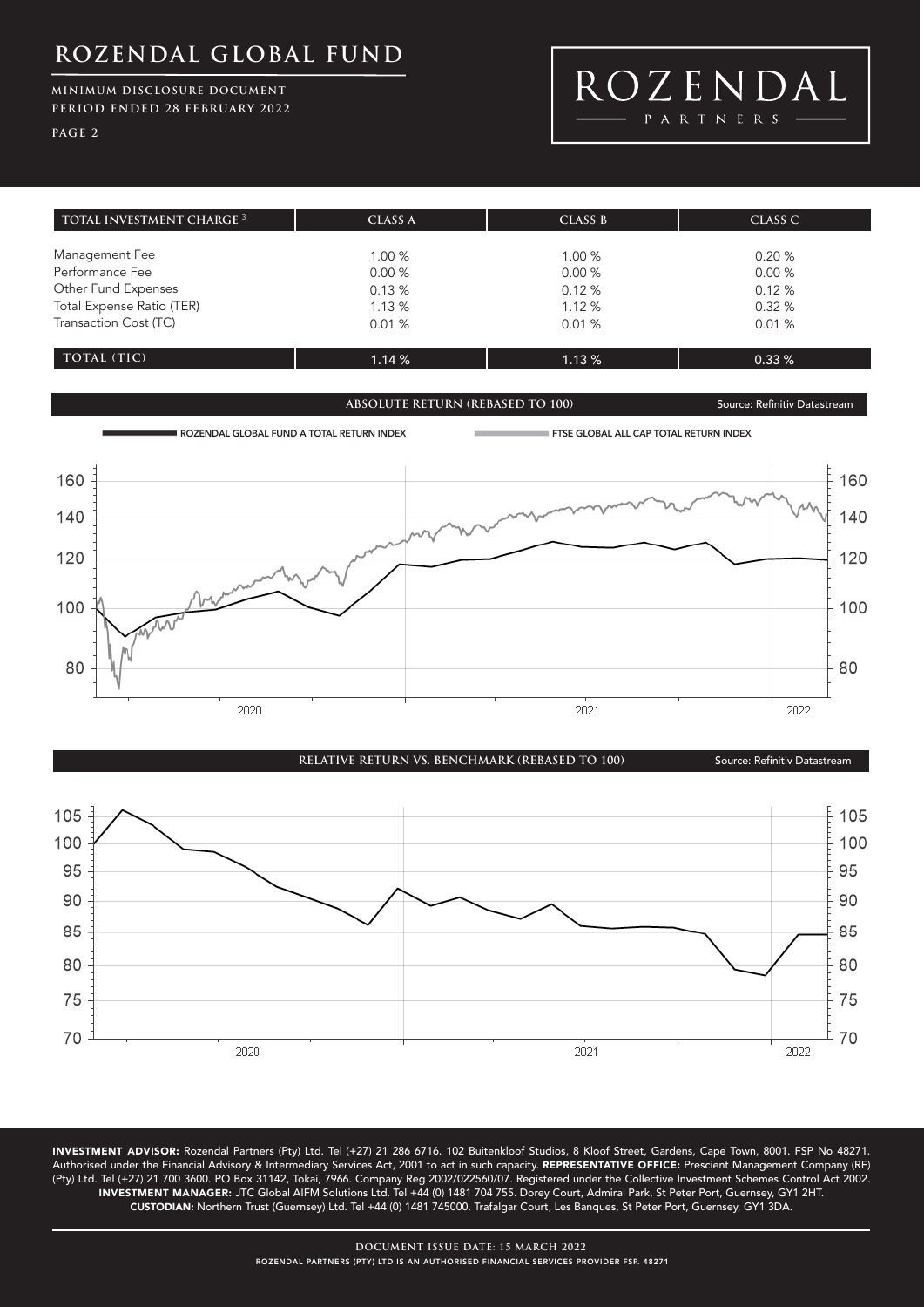**MINIMUM DISCLOSURE DOCUMENT PERIOD ENDED 28 FEBRUARY 2022**

**PAGE 3**

# ROZENDAL -  $P$  A R T N E R S  $\cdot$

# **QUARTERLY GENERAL INVESTOR REPORT**

| <b>FUND VALUE</b>                                         | Q1 (AS AT 31/03/2021)    | Q2 (AS AT 30/06/2021)    | Q3 (AS AT 30/09/2021)    | Q4 (AS AT 31/12/2021)      |
|-----------------------------------------------------------|--------------------------|--------------------------|--------------------------|----------------------------|
| Total participatory interests / units<br><b>Total NAV</b> | 29 047<br>USD 33 million | 29 104<br>USD 34 million | 29 136<br>USD 34 million | 29 136<br>USD 33.4 million |
| <b>ASSET EXPOSURE</b>                                     | Q1 (AS AT 31/03/2021)    | Q2 (AS AT 30/06/2021)    | Q3 (AS AT 30/09/2021)    | Q4 (AS AT 31/12/2021)      |
| Long Equity<br><b>JPY</b>                                 | 77 %<br>7%               | 84 %<br>5 %              | 89 %<br>3%               | 87 %<br>3%                 |
| <b>GBP</b>                                                | 7%                       | 1%                       | 0%                       | 1%                         |
| <b>EUR</b>                                                | 4 %                      | 3%                       | 1%                       | 1%                         |
| <b>Precious Metals</b>                                    | 6 %                      | 6 %                      | 5 %                      | 5 %                        |
| <b>USD</b>                                                | $0\%$                    | 1%                       | 2%                       | 4 %                        |

*The Fund adhered to the investment policy objectives as stated in the Supplemental Deed. The Fund invested in two new positions this quarter, namely Mediclinic International PLC and JDC Group.*



A MEMBER OF THE ASSOCIATION FOR SAVINGS & INVESTMENTS SA

INVESTMENT ADVISOR: Rozendal Partners (Pty) Ltd. Tel (+27) 21 286 6716. 102 Buitenkloof Studios, 8 Kloof Street, Gardens, Cape Town, 8001. FSP No 48271. Authorised under the Financial Advisory & Intermediary Services Act, 2001 to act in such capacity. REPRESENTATIVE OFFICE: Prescient Management Company (RF) (Pty) Ltd. Tel (+27) 21 700 3600. PO Box 31142, Tokai, 7966. Company Reg 2002/022560/07. Registered under the Collective Investment Schemes Control Act 2002. INVESTMENT MANAGER: JTC Global AIFM Solutions Ltd. Tel +44 (0) 1481 704 755. Dorey Court, Admiral Park, St Peter Port, Guernsey, GY1 2HT. CUSTODIAN: Northern Trust (Guernsey) Ltd. Tel +44 (0) 1481 745000. Trafalgar Court, Les Banques, St Peter Port, Guernsey, GY1 3DA.